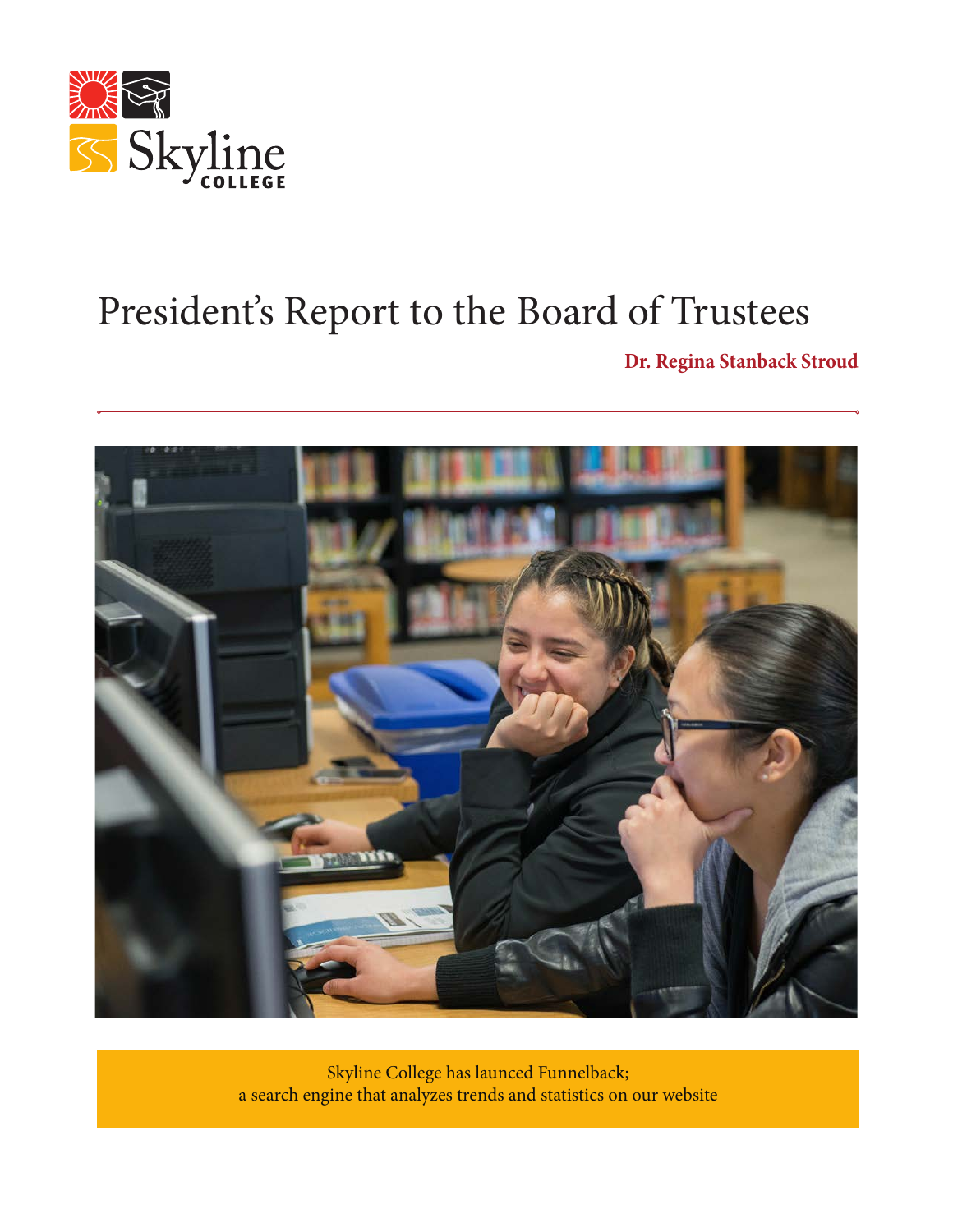

#### **Technology & the Comprehensive Redesign Ad Astra**

Technology is a critical and integral part of every piece of our comprehensive college redesign – and the progress we have made, and will continue to make in the months and years ahead, will reshape how we interact with students, and how students interact with the college.

This semester, we've capitalized on foundational work to take concrete first steps in our technology implementation. Here's what we've accomplished so far:

### **Kennedy & Company**

The San Mateo County Community College District engaged consulting firm Kennedy & Company to guide us through the discovery phase to determine exactly what technologies we need and where we need them. They've already embarked on exploration by holding forums with campus stakeholders, asking questions about key needs and identifying existing holes in our capabilities that need to be filled. From here, Kennedy & Company will provide recommendations on Customer Management Systems (CMS) that can help to meet our needs. This may be a single tool that involves additional plug-ins, or it may be a combination of several different tools. The District will be looking to move to the Request For Proposal (RFP) process around April 2018.

The ultimate goal with any CMS solution, is to create streamlined user interfaces for both faculty/staff and for the students we serve. These interfaces will allow students to easily navigate between a variety of information all in one place – things like notes from their counselor, access to degree progression, and browsing student services could all be in one web-based portal. And admissions staff could have easy access to information from the entire lifespan of a student's Skyline College experience.

AdAstra is a new, easy-to-use software that all faculty and staff will use to schedule events on campus and book event space. Launched in December 2017, this technology will allow faculty and staff to be more efficient and will eliminate a paper-based system that can often be slow and cumbersome.

It's now easier then ever to see exactly when a room is booked and what's available across campus at any given moment. The tool also allows us to be more accountable with our space, providing us with a mile-high view of our campus spaces at any given moment.

### **Funnelback**

The Skyline College website launched a brand new search engine this semester. The new engine, called Funnelback, provides students, faculty and staff a vastly improved search experience. With this search engine, available on every page of the website, the campus community will now be able to quickly and efficiently find and sort any information within our site.

The advanced search function allows students to filter by professor, degrees, .pdf, class schedule, course number, phone number etc. Funnelback also offers powerful backend tools we can use to analyze trends and statistics on our website to customize the results, and ultimately provide a better, more cohesive experience to students, faculty and staff.

Article by Connor Fitzpatrick

### **Marketing Campaigns Garner Major Value for Colleges**

The Skyline College marketing department has just wrapped up a major marketing campaign to support Spring 2018 enrollment and also launched a campaign to recruit students to the Promise Scholars Program (PSP)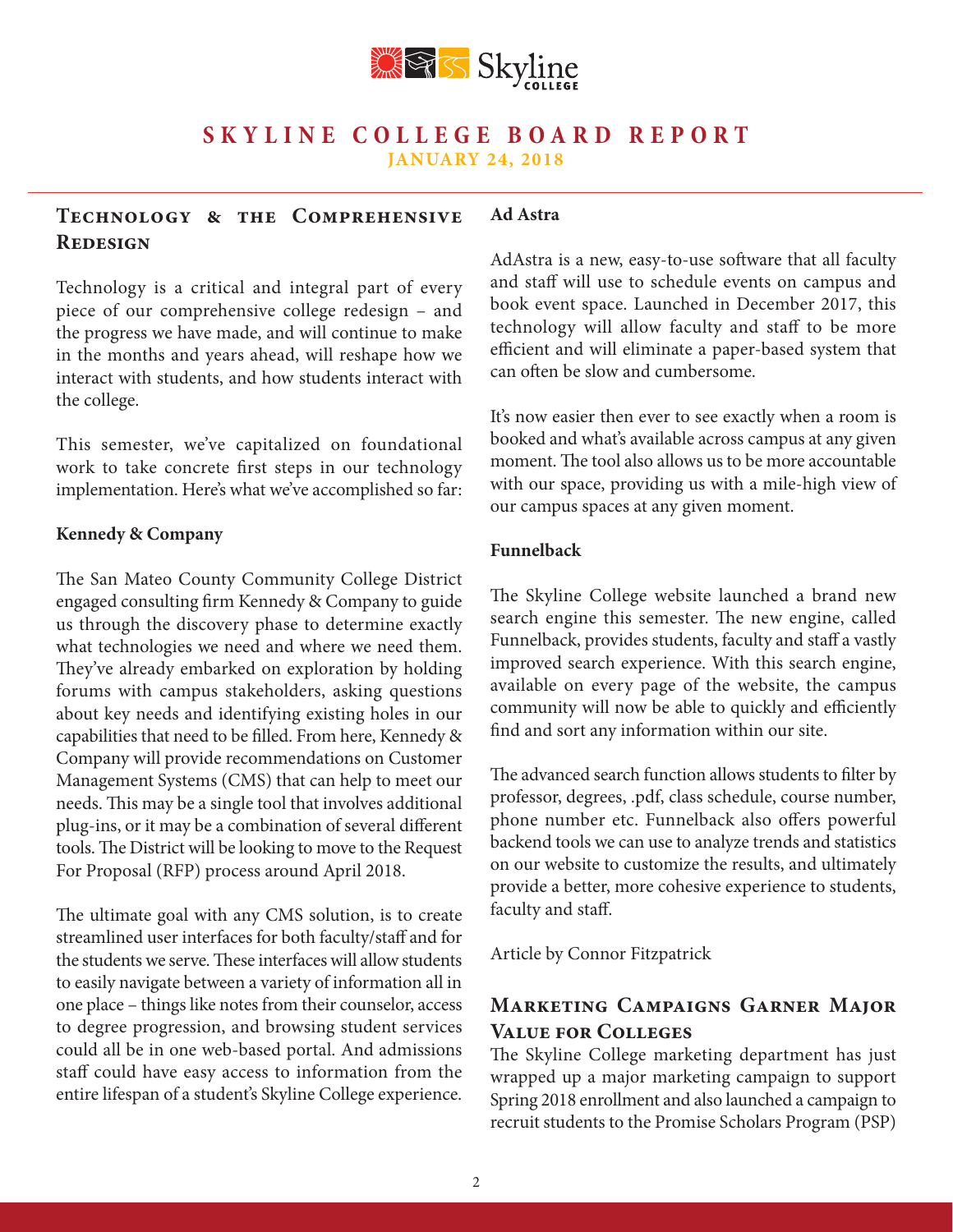

for the 2018-2019 Academic Year. The multifaceted campaigns targeted potential students in San Mateo County ages 18-34 and the PSP creative focused on the tagline "We've got your back."

The campaigns capitalized on a variety of media. Digital advertising included geo-fencing ads at local malls and high schools and broader format digital ads served on a wide variety of high-traffic websites – these ads could be seen on both mobile and desktop devices. Transit ads were placed on SamTrans busses, ads were placed in Saramonte Shopping Center, and print ads were secured in Pacifica Magazine.



Skyline College and Cañada College also launched a joint comprehensive media campaign in partnership with iHeart Media, owner of iHeart Radio, to be the exclusive educational sponsors of the Jingle Ball concert event. This exciting marketing opportunity, promoted across multiple platforms and media channels, revolved primarily around a contest to win tickets to Jingle Ball and a chance to meet Niall Horran, a member of One Direction. Contestants had to visit meetniall.

com to enter the contest, a promotional webpage with information about Skyline College and Cañada College including buttons to apply and basic information on both college promise programs. The campaign, secured for \$15,000 each from both colleges, garnered engagements and impressions whose total media value surpassed \$575,000, a massive return on investment for a marketing campaign.

Launched with hundreds of radio broadcasts and streaming ads on the iHeart app producing hundreds of thousands of impressions and a strong web presence with call-outs of Skyline College and Cañada College on social media leading up to the event, iHeart Media saw contest engagement 50% higher than their average online contests. At Jingle Ball, both colleges received live call-outs on the jumbotrons in front of all 20,000 attendees, and student ambassadors actively engaged at outreach tables at the venue.

These campaigns proved an exceptional value, ultimately helping to promote both Skyline College and Cañada College to target audiences across San Mateo County. Beyond that, brand association with iHeart Media, a growing media resource, and Jingle Ball, one of the largest concerts of its kind in the Bay Area, helps to ensure that our colleges stay relevant and top of mind in an ever-evolving media landscape.

Article by Connor Fitzpatrick

### **Classified Senate Volunteer and Fundraising Efforts Support Students and Community**

This past semester has been a busy one for our Classified Senate members! Outside of the day-to-day support we provide to the campus, we have been hard at work volunteering and fundraising!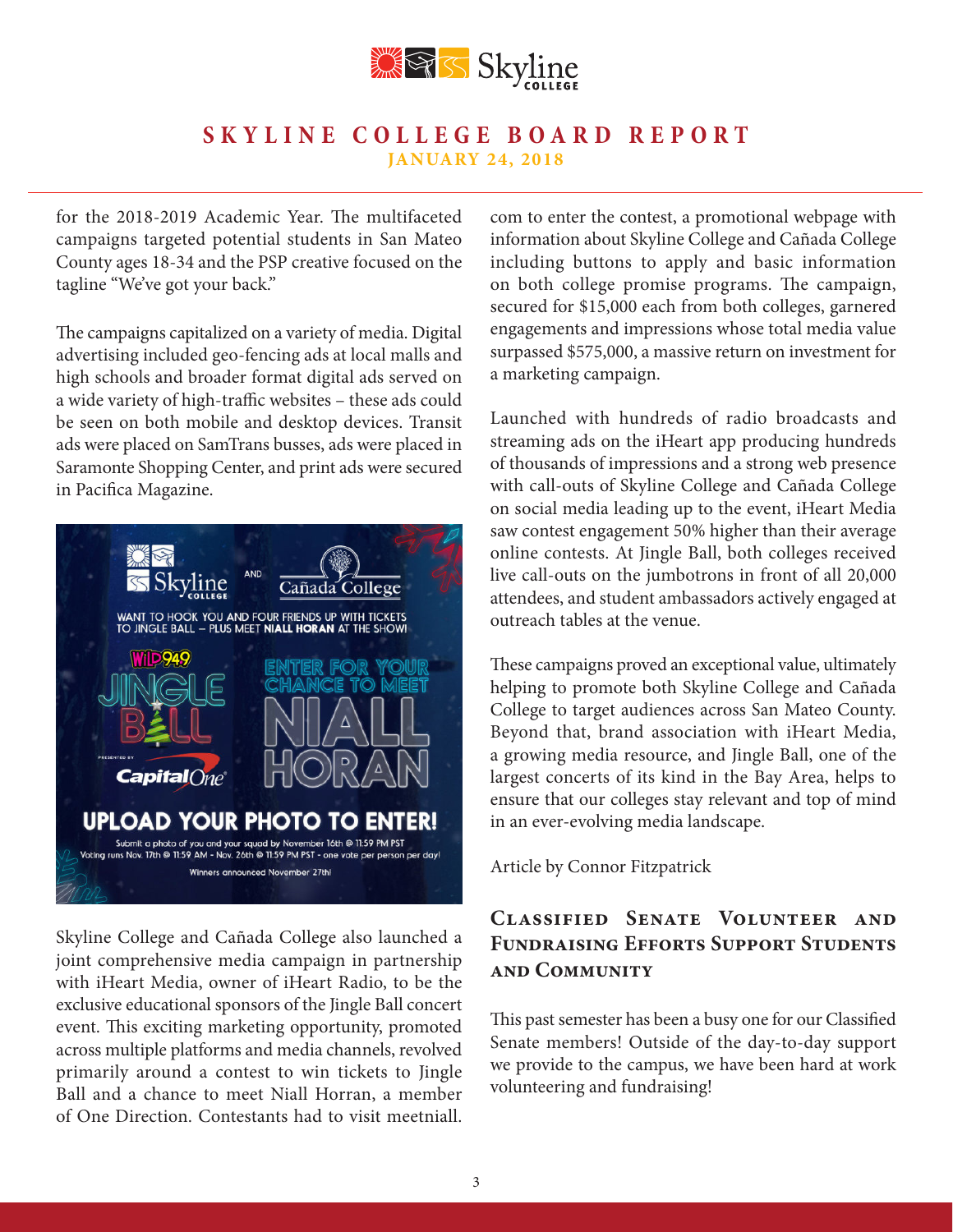

On Saturday, October 14, a total of 9 Classified Staff members participated in land restoration on Alcatraz Island! Our volunteer efforts included pruning and weeding a large hillside to help support the growth of native vegetation and to prevent soil erosion due to the harsh climate on the island. And as a result of our participation in this conservation and land restoration effort we received free transportation to and from the Alcatraz Island via the ferries, an insider look into the rich history of horticulture and gardening ideas spanning many different eras, and access to areas on the island that are not accessible to the public. And as an added bonus our volunteers arrived on Alcatraz before other visitors to experience the island during the most tranquil time of day and we were treated to free Audio tours! For our volunteers this was a great way to "participate in community volunteer efforts to support Golden Gate Nation Park conservation efforts designed to help restore Alcatraz Gardens and Landscaping" for all future visitors to enjoy.



Volunteering to support our communities didn't stop there. Classified staff members also participated in a 5K Run/Walk Fundraiser to raise awareness and funds for those in our local communities and out of state that suffered terrible tragedies due to the natural disasters that decimated lands, properties and lives. If you're still interested in donating, the link is still up and you are more than welcomed to do so. Special thanks to

Linda Bertellotti, Joe Morello, Christina Trujillo, Alana Utsumi, and the many other Classified Staff members who supported this event.

And because the staff love fundraising, we also hosted our annual See's Candy drive to support Classified Staff Scholarship Award and Classified Staff! With over \$1,000 raised thanks to the candy sellers and buyers, the Classified Staff will be able to continue to support our donation to the scholarship! Special thanks to Kathy Fitzpatrick and Jacquie Espino for supporting our efforts!

Lastly, to round out our busy year and take some time to give thanks, the Classified Senate also hosted our Annual Holiday Potluck on Thursday, November 16. With over 50 staff members participating laughs, stories, and special moments were shared over a delicious meal provided by all those in attendance. It was a great way for staff to take a break from our hectic schedules and to reconnect before the rush of what the end of the semester usually brings. Special thanks to all the staff members who took time out of their day to organize, plan, and decorate for the event.

With that, Classified are very much looking forward to the coming year as we have so much more fundraisers, volunteering, and work to do to continue to support our local communities, students, and colleagues.

From all of us to all of you, may you have a holiday break filled with love, laughter, and some R&R!

Article and photos by Michele Haggar

### **Skyline College Students Visit Google, and Connect With Employers through the Career Services Center!**

Over this past semester the Career Services Center is excited to share that we have been hard at work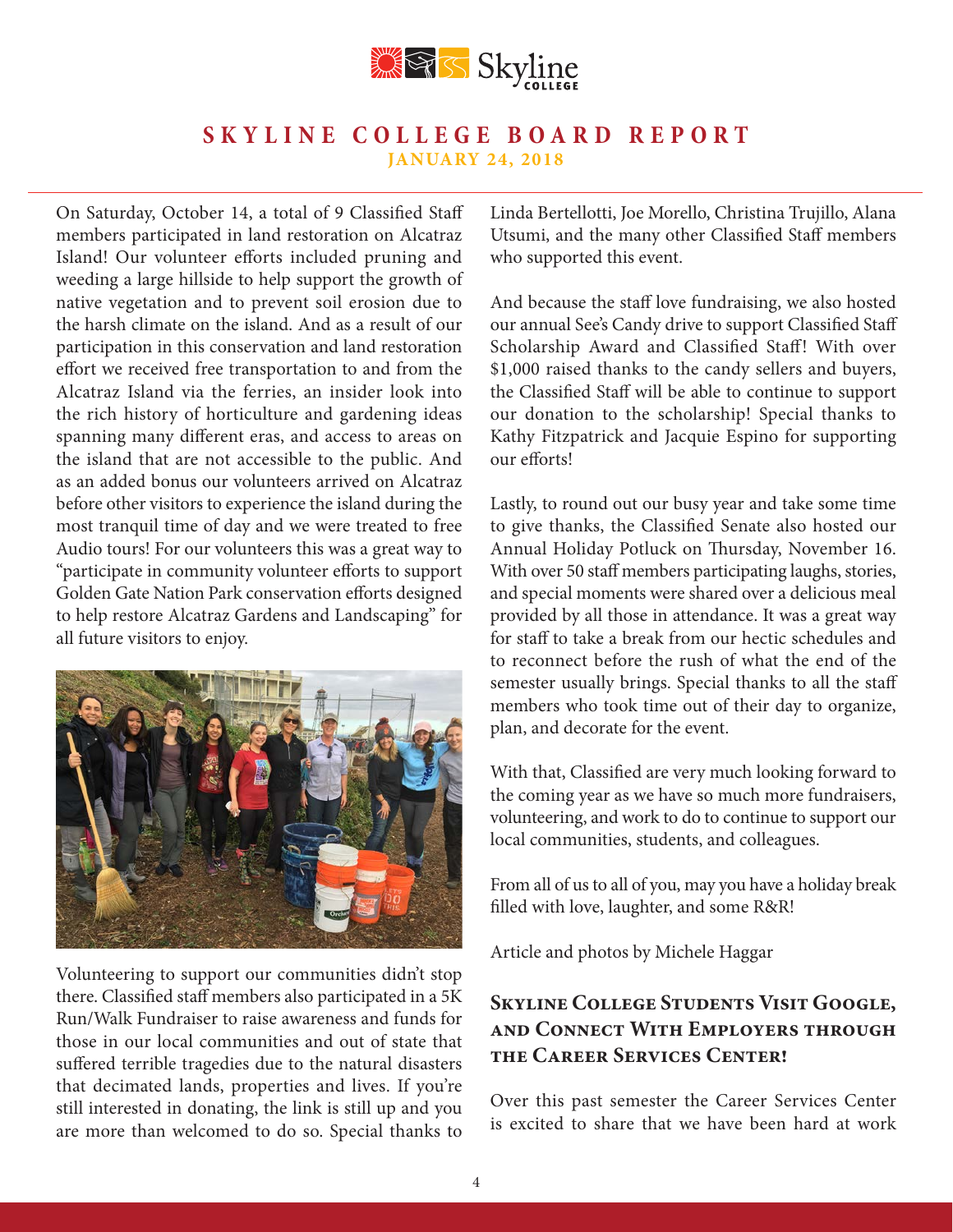

connecting students to employers via the various programs and services we provide.

Since August we hosted a total of 13 Get Work Wednesdays, along with a hiring event for both Sprouts Groceries and San Francisco Unified School District. These visits allowed us to host over 32 employers from various careers and industries who were able to share with over 248 students various job announcements for both full and part-time positions. These same students also had the chance to explore various career options and industries they hadn't initially thought about as options when they engaged in conversation with these employers. Additionally, of these employers who participated in a recent survey, almost 30% of them reported that they were able to hire between 1- 3 students as a result of their participation in our Get Work Wednesdays. This is higher then what was previously reported, so we are excited to see an increase!

We are also happy to share that the connections didn't stop there. In anticipation for seasonal job opportunities, the Career Services Center also hosted a Seasonal Job fair on November 1. Despite the small scale event, approximately 40% of students in attendance reported that they learned more about their major to be able to make more informed decisions, while approximately 60% reported feeling prepared to discuss their goals.

In conjunction to connecting students with employers who visit our campus, we also recently hosted an employer visit to Google headquarters in Mountain View on November 28. The tour included free transportation to and from Google headquarters, a visit to their campus store, a tour of the headquarters, and a panel presentation consisting of Google employees ranging from positions within Human Resources, Project Managers, Google Technicians, and Technical Recruiters. Our panelists shared stories about their own career exploration, their professional and educational journeys that eventually led them to a job with Google. They also shared advice with our students around

resume and interview tips, the importance of volunteer work and establishing connections by participating in networking events and internships.



For the students who were selected to attend, it was an extraordinary experience. All students reported that attending the tour greatly contributed to career exploration, over 60% of them reported having more confidence in what they are majoring in, and over 80% of them reported that attending this tour has contributed to their potential in finding employment. Additionally, one student shared that "visiting Google HQ and having a panel discussion was very informative, especially listening to the personal journey. I felt like I was able to relate. They all came from diverse backgrounds and went through different journeys, yet they all ended up working at Google." Another student reported that it was "especially encouraging to hear panelists' share that they attended community college. It gave a student like me hope for success in the future."

With that, Career Services is looking very much forward to our up-coming spring semester as we prepare to host more employer visits, our Career Fair on April 17, more resume and interview workshops, and much more to continue to support career exploration and job readiness.

Article by Michele Haggar | Photo by Will Nacouzi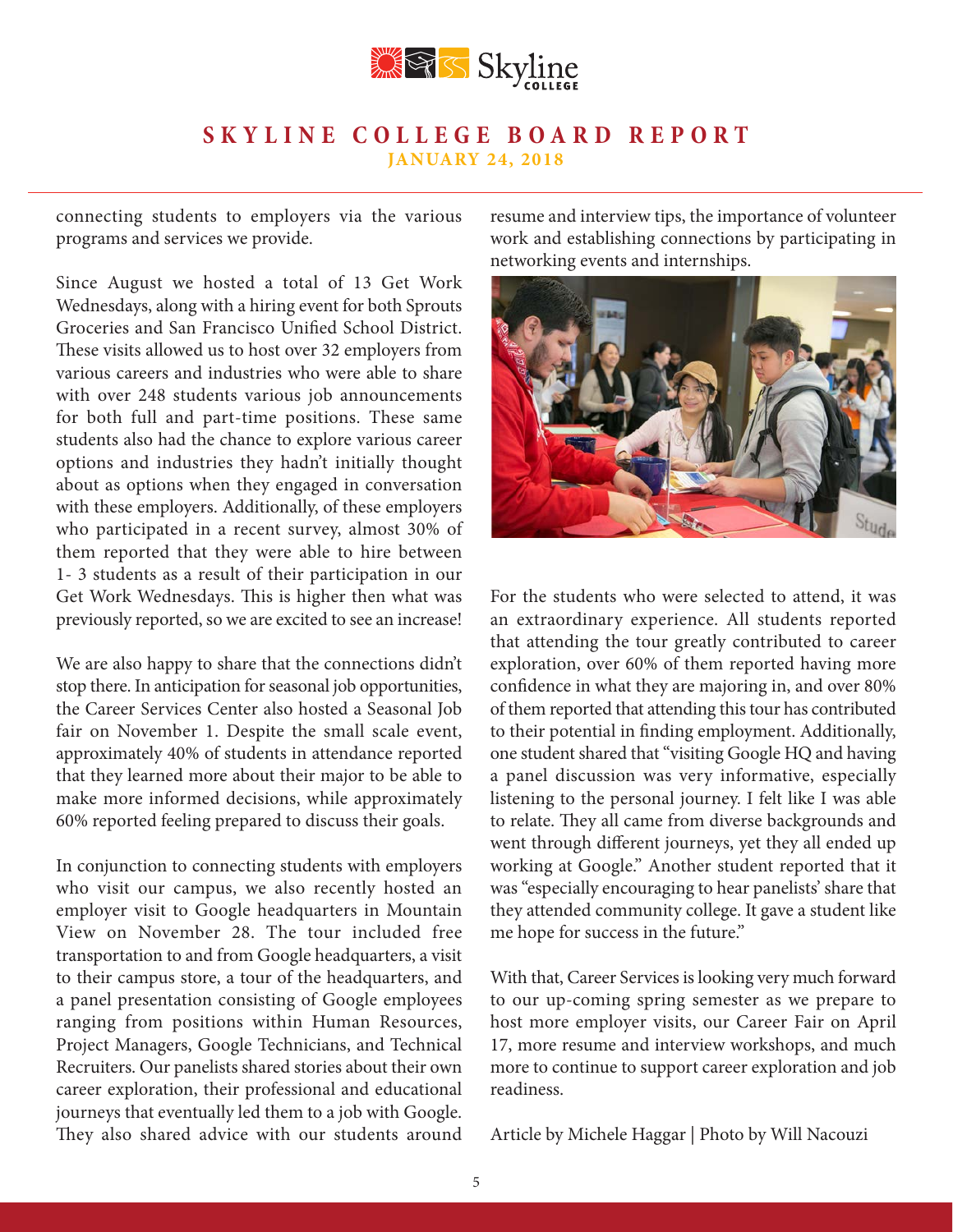

### **FACULTY AND STAFF CONDUCT SITE VISIT in Costa Rica**



SMCCCD Study Abroad is excited to offer students the opportunity to participate in several short-term study abroad programs this summer: Costa Rica, South Africa, Ghana, Florence, or Brazil. These courses are two or three weeks over the summer and offer students a chance to complete three units of college credit outside the classroom walls. Classes are CSU and/or UC transferrable and are led by SMCCCD faculty.

From July 25 - August 11, 2018, students will have the opportunity to take Communications 130: Interpersonal Communication in Costa Rica with Skyline College Communication Studies Professor Brielle Plump. Professor Plump submitted a proposal for this program in the summer of 2017 and received approval from the Study Abroad Advisory Committee in September 2017. For all new Faculty-Led Study Abroad Programs, faculty and staff conduct site visits through the Faculty Travel Grant, a President's Innovation Fund Grant received by Study Abroad. In preparation for the Costa Rica Program this summer, Professor Plump, accompanied by SMCCCD Study Abroad Program Coordinator Stephanie Wells, conducted a site visit to San José, Costa Rica this past December. These visits are essential in

order to review all safety and security considerations and forge academic collaborations.

During the site visit, Professor Plump met with several academic organizations and institutions to plan for the onsite lecture series in Costa Rica next summer. For example, the Centro de Estudios para la Paz (Center for Peace Studies/CEPPA), will conduct a multi-day workshop focusing on "Creative Conflict Resolution," ideal for an Interpersonal Communication course, where relationships and everyday communication are a prime focus. With CEPPA, the students will have the space to learn more about power dynamics as they try on different approaches to conflict.

Another exciting collaboration will be with Dr. Delia Peña, an Intercultural Communication and Psychology professor at Veritas University in San José, Costa Rica. By working with Dr. Peña, students will have the opportunity to engage in deep conversations about how the culture in the US and Costa Rica differ, and how these differences influence both identity and relationships. At the end of the program, the students will return to Skyline College's campus to share these learnings with the wider community.

SMCCCD Study Abroad recognizes that study abroad can often be out of financial reach for our students, and for this reason we make it a priority to help students find and apply for scholarships for study abroad. Students can attend workshops this February to learn more about the summer study abroad programs and scholarship opportunities for study abroad.

Article by Brielle Plump and Stephanie Wells

### PROMISE SCHOLARS PROGRAM UPDATE

The Skyline College Promise Scholars Program continues to build momentum as it prepares to double its cohort in fall 2018. The program, which is the college's commitment to provide a full scholarship and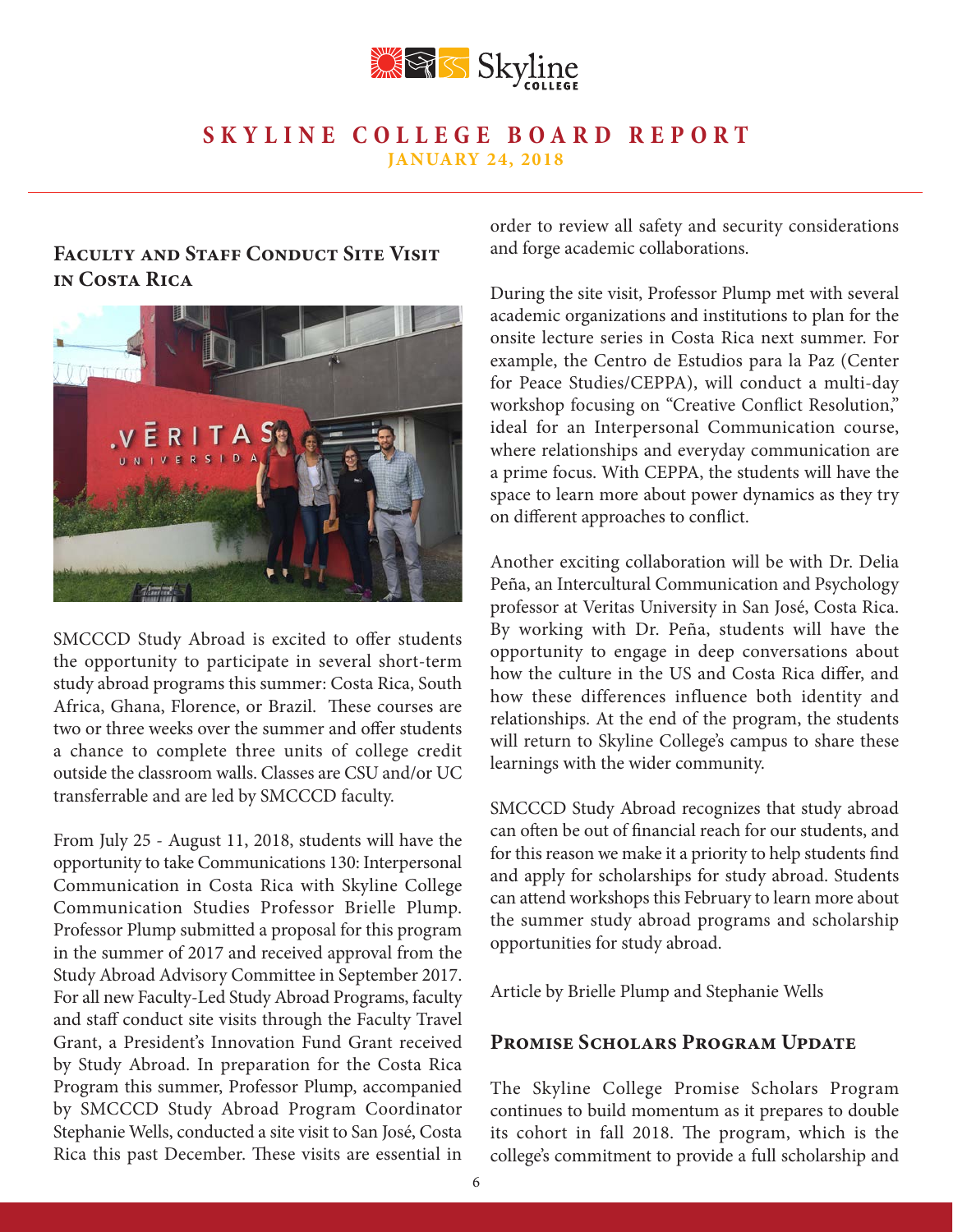

## we've got your<br>back.

comprehensive support services for first-time,

full-time, students for one year, is a key component of the college's comprehensive redesign aimed at empowering more students to reach their educational goal on time. All elements of the redesign are part of the College's replication of the City University of New York (CUNY) Accelerated Study in Associate Programs (ASAP) model, which will launch here on our campus beginning in fall 2018.

3 Year Graduation Rate



The decision to replicate the ASAP model represents a transformational opportunity for Skyline College, and one that comes as a result of years of careful study. The ASAP model itself is a successful initiate proven to increase timely graduation rates among community college students. ASAP students at CUNY graduate from college within three years at more than double the rates of students who do not participate. To date, across seven cohorts, ASAP has an average graduation rate of 53.2%, in contrast to only 24.1% graduating of comparison

group students. These results speak for themselves and provide a driving force for the work being done at Skyline College.

The Skyline College Promise Scholars Program piloted key components of the ASAP model in Fall 2016 (with 139 participating students) and in Fall 2017 (with 253 participating students). The program currently provides students with dedicated counselors, fee waivers and book support for the first full year (Fall, Spring and the following Summer semester) of college.



Promise Scholars FT Comparison Group

So far, the Promise Scholars Program has seen a positive impact on student persistence. For students who participated in the program in Fall of 2016, 96.4% persisted to the Spring 2017 semester (only 81.6% of the comparison group persisted). From Fall 2016 to Fall 2017, Promise Scholars achieved a persistence rate of 82% (only 60.5% of the comparison group persisted). While it is a little too early in the semester to report results on the Fall 2017 cohort's persistence rate, it is expected to be above 90% from the Fall 2017 to the Spring 2018 semester. Ultimately, the Program hopes to substantial increase graduation and successful transfer (CSU GE or IGETC completion) rates within both 2-year and 3-year timelines for participating students.

The Promise Scholars Program team welcomed Scholars back for the start of the Spring 2018 semester with new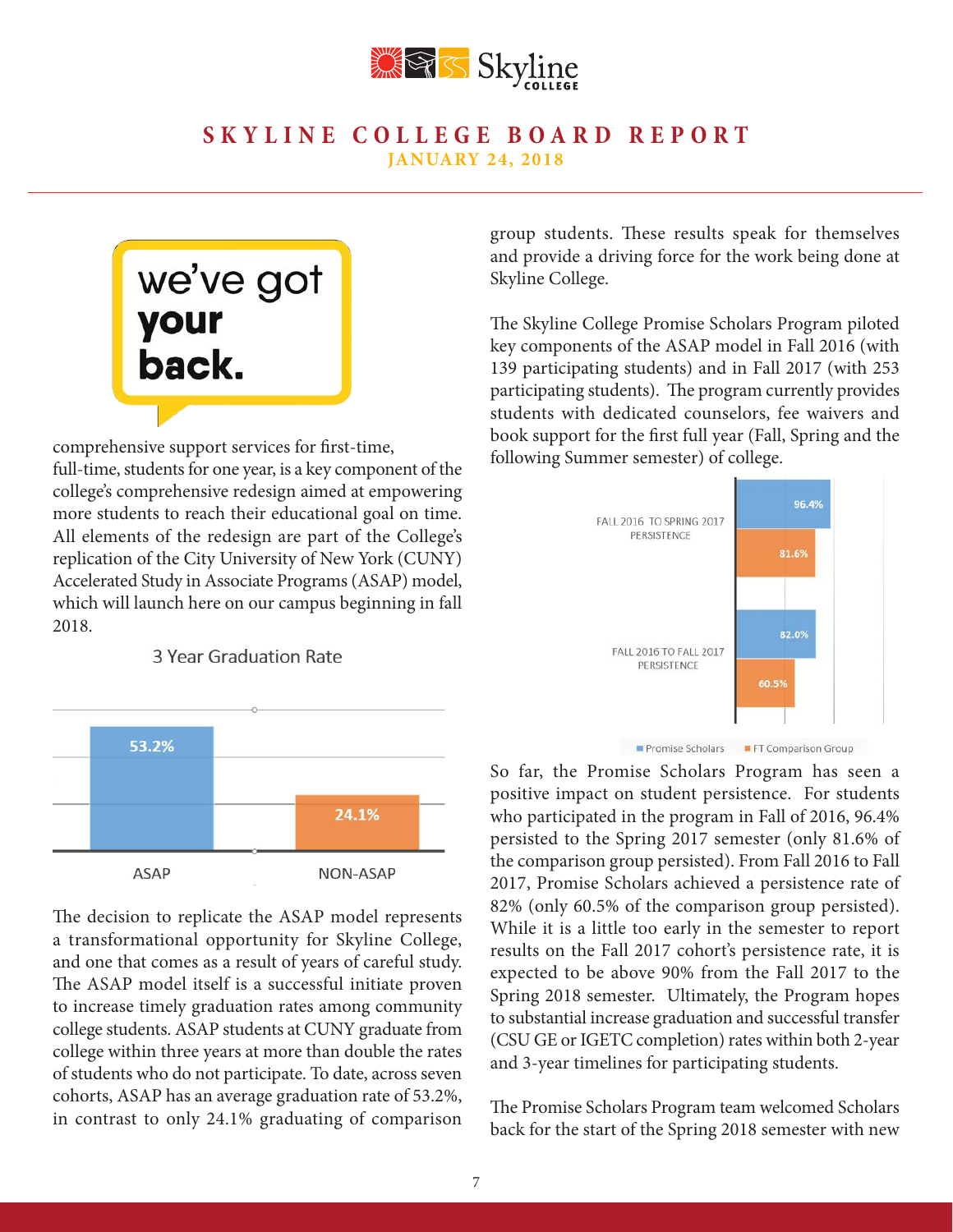

supports and renewed access to lending library materials. Kim Davalos and Ivan Silva, both Promise Scholars Program counselors, will offer drop-in counseling to students and are excited to launch group advising sessions – a new component of the ASAP replication model – to Scholars this semester. Jessica Lopez, the Promise Scholars Program career counselor, will offer additional workshops and 1-to-1 appointments to Scholars looking to further their professional and career goals.



**APPLY STARTING IN DECEMBER FOR FALL 2018** 

In Fall 2018, the Skyline College Promise Scholars Programs will expand to serve 500 students and implement final components of the ASAP model, including monthly transportation incentives, blocked courses, and a peer mentoring program. In an effort to reach a broader range of students, the Marketing, Communications, and Public Relations team at Skyline College has launched a comprehensive marketing campaign centered around the tagline "We've got your back." This campaign aims to capture a youthful, friendly tone that catches eyes and sparks imagination. With marketing collateral appearing in traditional, digital and social media, the campaign will continue to run throughout the rest of the school year and beyond. Lauren Ford, campus recruiter, has helped strengthen relationships with surrounding high schools, and will provide on-site support for feeder high school students interested in matriculating into Skyline College and applying to the Promise Scholars Program.

The application for the Fall 2018 Promise Scholars Program is open on WebSMART, and prospective students can find information about eligibility and applying to the program here. The program has already received more than 65 applications, so please encourage interested students to apply for the program as soon as possible.

Article by Ellen Murray

### **Herman@s Connection to College Middle School Conference**



The 6th Annual Middle School Conference took place on Tuesday, December 12. With the primary goal of exposing middle school students to college, Skyline College hosted thirty eight middle school students at Skyline College.

The Herman@s Connection to College (C2C) program serves Latino and Latina youth starting in the 8th grade. The program works directly with students at Parkway Heights Middle School and South San Francisco High School. The program seeks to provide information about college and financial aid to students at a young age.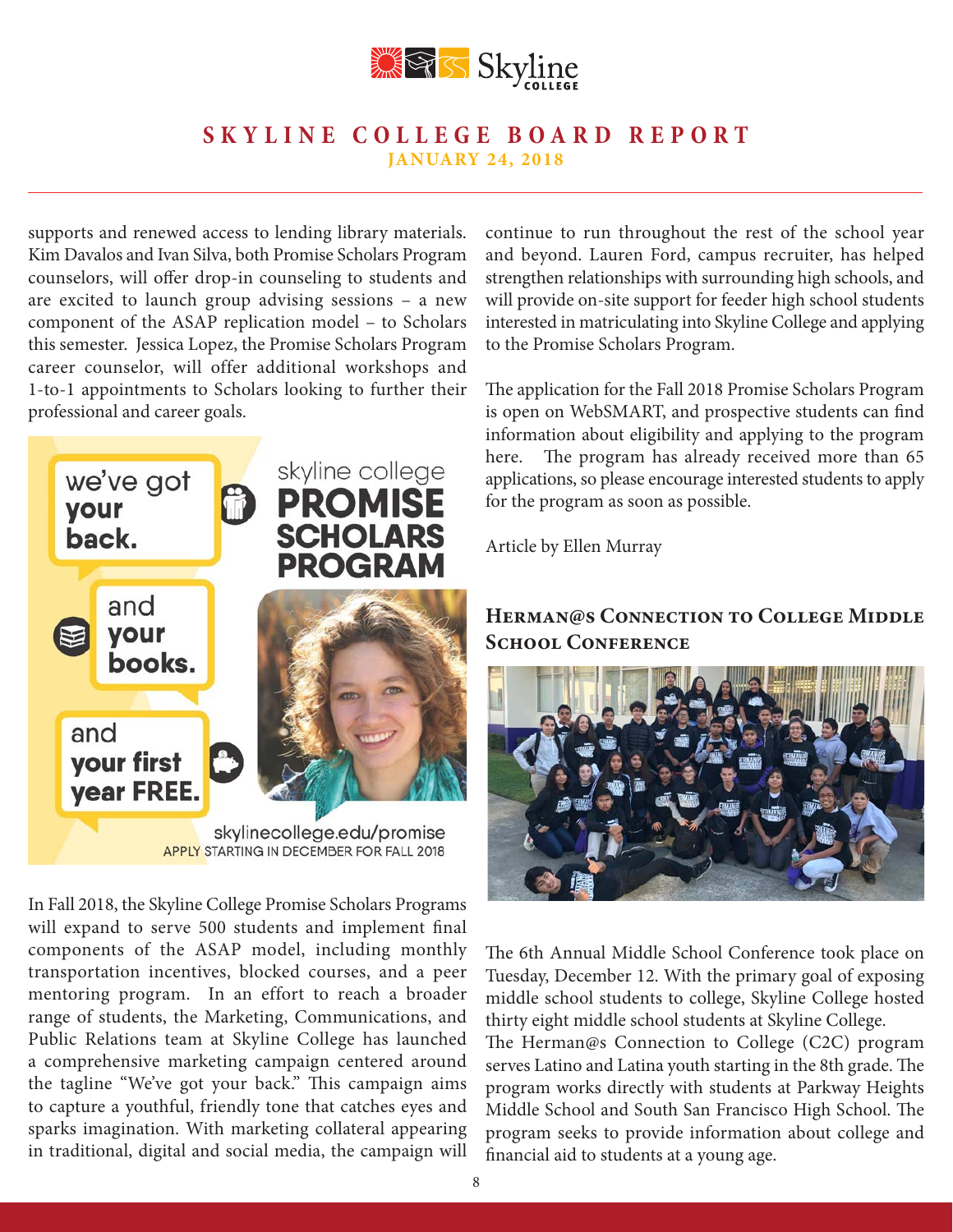

Students started their day with a light breakfast and a motivational welcome from Jorge Murillo, EOPS program coordinator, and former Hermano and Skyline College Puente student. Students then participated in a college panel with current Skyline College students where they heard about their personal experiences in college and offered words of encouragement. Counselors, Alberto Santellan and Suzanne Poma presented to the middle school students about college and played a fun game of BINGO. Madison Steele presented on financial aid and later in the day students enjoyed lunch, participated in a campus tour, and visited the soccer/track field.

The Middle School Conference would not have been possible without the support of Jorge Murillo, Alberto Santellan, Suzanne Poma, Madison Steele, CTE faculty, former Herman@s students, and student ambassadors. Students went home with a drawstring bag with school supplies inside. Thank you for your kind donations; Skyline College Bookstore, EOPS program and Financial Aid Department.

Article and Photo by Liliana Rivera

### **SparkPoint & NOVA Job Center Highlighted in Local Media**

In December 2017, a reporter from the San Mateo Daily Journal visited the SparkPoint Center at Skyline College. The article was originally intended to cover the newly launched NOVA Job Center at Skyline College and the workforce services that are offered to assist unemployed individuals in San Mateo County. However, the reporter chose to expand the article to cover the complete set of services that SparkPoint at Skyline College offers to students and community members. In particular, the article addressed the synergy of different services on offer at the SparkPoint Center, with the goal of assisting community members in San Mateo County achieve long term financial prosperity. The NOVA Job Center is a critical piece because increased income from a successful job search directly improves the financial situation of a family, enabling better housing options, increased ability to afford education, and more capital to account for in a budget.

# UVA **JobCenter**

### A PROUD PARTNER OF America's Job Center of California<sup>™</sup>

Many thanks to Anna Schuessler from the San Mateo Daily Journal for taking the time to visit us. You can read the article at the San Mateo Daily Journal Website.

The NOVA Job Center at Skyline College provides job search support for students and community members seeking immediate employment. We offer individualized one-onone career counseling, job search workshops, labs, an advice line, and more at no cost. If you know of any students or community members who are interested in obtaining a job or internship, please invite them to stop by room 1-221A or contact us at skylinenova@smccd.edu or 650-738-7904. For more information about the NOVA Job Center, please visit the website.

Article by Kathleen Velasquez